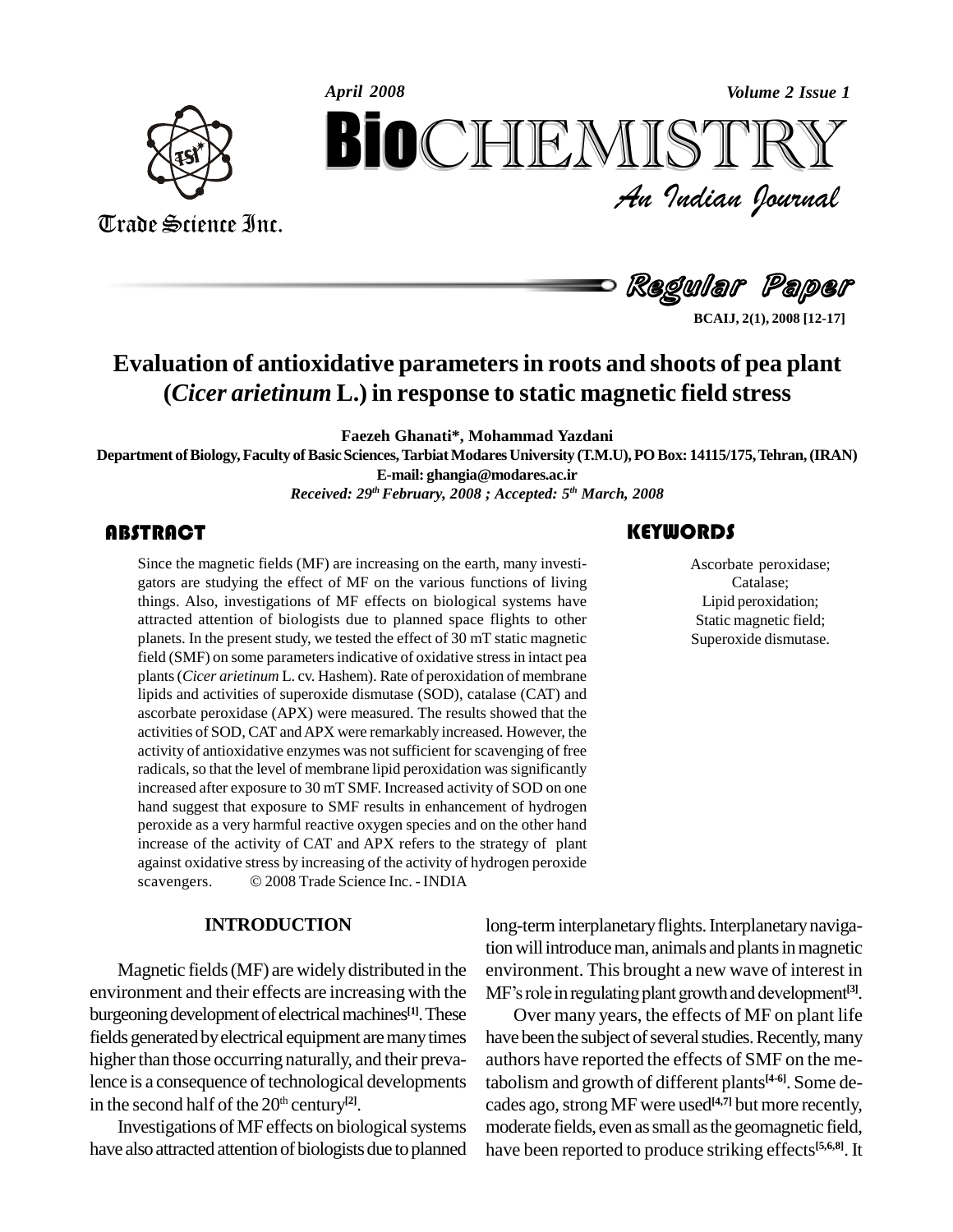has also been found that such fields cause an increase in the free radical activity in living organisms<sup>[9]</sup>, which connectionresults in the formation of excessive amounts of reactive oxygen species (ROS). An uncontrolled free oxygen radical release, termed oxidative stress, may cause protein oxidation, changes in enzyme activity and lipid peroxidation within the cellular membranes, resulting in structural and functional abnormalities as well as in oxidative damage to the DNA and RNA**[10]**. So far, few studies on the effects of SMF on plants antioxidative systems have been performed, whereas interest in the biological effects of these fields on vegetable organisms location site of the control cells)  $\pm 1^{\circ}$ C. Since no other has grown very recently. Thus, the present study was designed to evaluate the effect of exposure to SMF on some parameters indicative of oxidative stress i.e. lipid peroxidation, SOD,CATandAPX in roots and shoots of intact pea plants.

#### **EXPERIMENTAL**

Seeds of pea plant (*Cicer arietinum* L. cv. Hashem) were used for the present study. Seeds of uniform size was  $\pm 0.1\%$  for static field and the range of measurewere selected and surface sterilized with 0.1% sodium ments was  $3\mu$ T-30mT. 20-d old pea plants were treated hypochlorite solution for 10min and then rinsed with double distilled water **[11]**. The washed seeds were then spread over Petri dishes lined with two-layered wet filter paper. Seeds germinated between wet filter paper at 25 <sup>0</sup>C in the dark for 4 d. The seedlings of uniform size were then transferred in sand culture in plastic pots saturated with Hoagland nutrient solution. Pots were ing 0.<br>kept for growth of seedlings in growth chamber (12/12 at 150<br>h photoperiod at 150µmol m<sup>2</sup> s<sup>-1</sup>) providing white fluo-at 4<sup>0</sup>C kept for growth of seedlings in growth chamber  $(12/12)$ h photoperiod at 150 $\mu$ mol m<sup>-2</sup> s<sup>-1</sup>) providing white fluo-<br>rescent light with day/night temperature of 25/20<sup>o</sup>C and Reactio<br>60±5% relative humidity. The seedlings were grown in KOH b rescent light with day/night temperature of  $25/20^{\circ}$ C and normal growth conditions up to 20d. Then, 20-d old plants were used for treatment.

Exposure to SMF was performed by a locally de signed SMF generator (figure 1).

The electrical power was provided using a 220 V AC power supply equipped with variable transformer as well as a single-phase full-wave rectifier.Themaxi mum power and passing current were 1 KW and 50 A<br>DC, respectively. This system designed to generate<br>SMF in range of 0.5µT-30mT with stable conditions. DC, respectively. This system designed to generate It consisted of two coil (each 3000 turns of 3mm copper wire) equipped with a U-shaped laminated iron core

(to prevent eddy current losses). Using two vertical connectors, the arms of the U-shaped iron core were terminated to four circular iron plates covered with thin layer of nickel(each 23mmthickness, 260cmin diam eter).An electronic board was used to stabilize the system so that we always got a uniform SMF. A water circulation system around the coils was employed to avoid the increase of the temperature. The temperature between the circular iron plates (where the samples were located), was measured by a thermometer and was al most the same as other parts of the room (e.g., the located), was measured by a thermometer and was almost the same as other parts of the room (e.g., the location site of the control cells)  $\pm 1^{\circ}$ C. Since no other electric appliance was working, the control samples were only exposed to the extremely low MF of the earth, as the treatment group was too. Moreover, the control cells were kept far enough from the EMF producing apparatus, to avoid any potential exposure to the magnetic field. Calibration of the system as well as tests for the accuracy and uniformity of the magnetic fields were performed by a teslameter (PHYWE, Germany) with a<br>probe type of Hall Sound. The accuracy of the system<br>was ±0.1% for static field and the range of measureprobe type of Hall Sound. The accuracy of the system<br>was  $\pm 0.1\%$  for static field and the range of measure-<br>ments was 3µT- 30mT. 20-d old pea plants were treated with 30mT, discontinuously for 5 d, each 5h. After treatments, the roots and shoots of pea were harvested and frozen in liquid  $N_2$  and kept at -800C until used for biochemical measurements.

 $\rm{^{0}C}$  and Reaction mixture (3mL) consisted of 50 mM HEPES-Frozen samples (200mg fresh weight) were homogenized in 3mL HEPES-KOH buffer (pH 7.8) containing 0.1mM EDTA.The homogenate was centrifuged at  $15000 \times g$  for 15 min. All operations were made out at 4 <sup>0</sup>C. The supernatant was used for SOD activity **[12]**. KOH buffer (pH 7.8),  $0.1$ mM EDTA,  $50$ mM Na<sub>2</sub>CO<sub>3</sub>



**Figure 1: SMF** producing apparatus



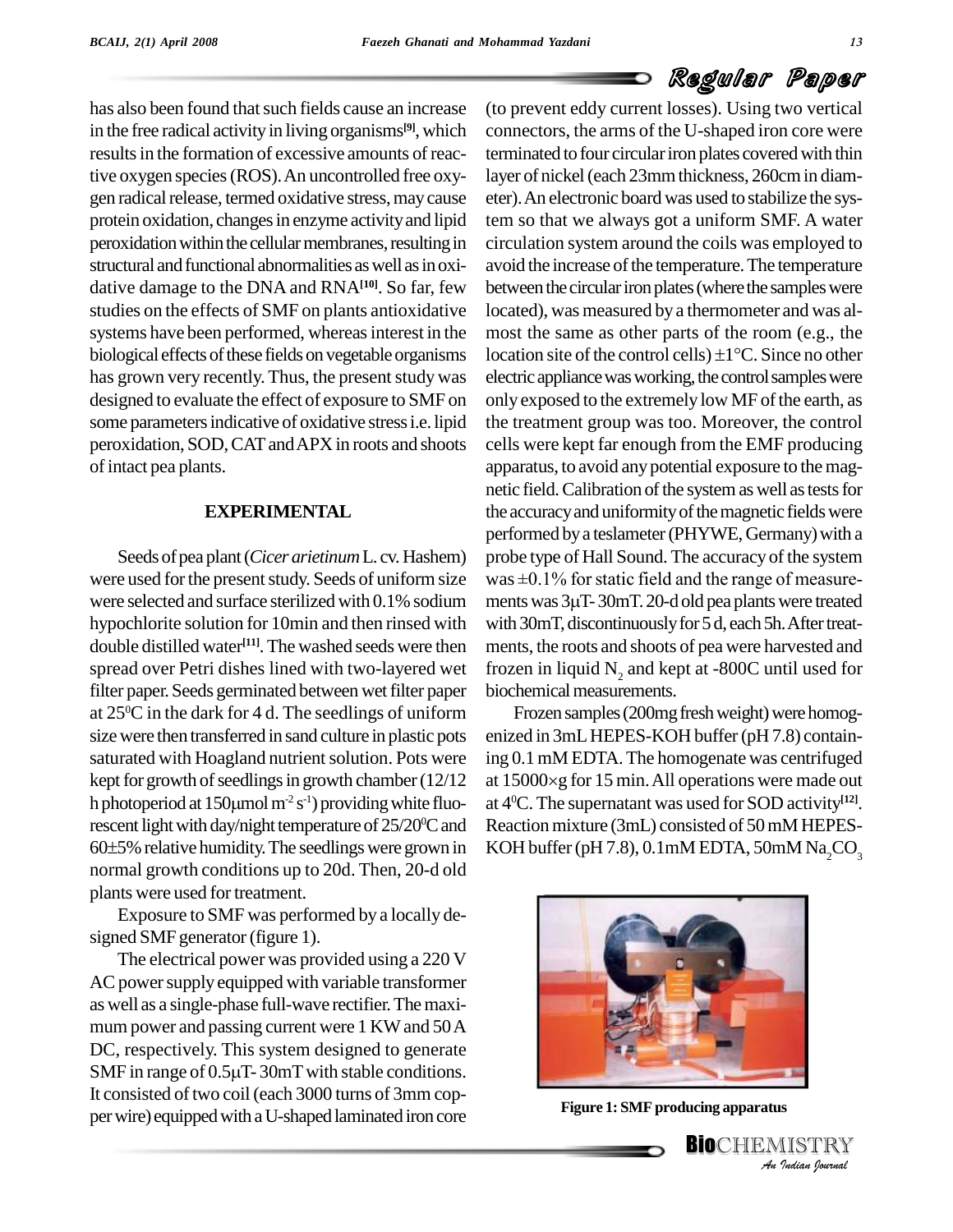# Regular Paper Regular Paper<br>(pH 10.2), 12mM L-methionine, 75µM NBT, aliquots neutr

 $\kappa$ eggwrair ralper<br>
(pH 10.2), 12mM L-methionine, 75 $\mu$ M NBT, aliquots neutralize th<br>
of enzyme extract and 1 $\mu$ M riboflavin. One unit SOD tional and e activitywas defined asthe amount of enzyme required to result in a 50 % inhibition of the rate of NBT reduction measured at 560 nm. CAT activity was assayed in a reaction mixture containing 25 mM Na-phosphate buffer ( $pH$  6.8), 10mM  $H<sub>2</sub>O<sub>2</sub>$  and enzyme extract in a total valium of 1mL. The decomposition of  $H_2O_2$  was followed bythe decline in absorbance at 240nm**[13]**.The activity ofAPX was measured according to Nakano and Asada<sup>[14]</sup> by monitoring the rate of ascorbate oxi- engi activity of APX was measured according to Nakano lites<br>and Asada<sup>[14]</sup> by monitoring the rate of ascorbate oxi-<br>dation at 290nm ( $\varepsilon$ =2.8mM<sup>-1</sup> cm<sup>-1</sup>). In brief, samples the o were homogenized in 1mL of 50 mM Na-phosphate buffer (pH 7.8) containing 5 mM ascorbate, 5 mM DTT, 5 mM EDTA, 100mM NaCl and 2% (W/V) PVP.The homogenate was centrifuged at  $15000 \times g$  for  $15$ min at 5 mM EDTA, 100mM NaCl and 2% (W/V) PVP. The<br>homogenate was centrifuged at  $15000 \times g$  for 15min at<br>4°C. The reaction was initiated by adding  $H_2O_2$  to a homogenate was centrifuged at 15000×g for 15min at shoot 4°C. The reaction was initiated by adding  $H_2O_2$  to a 30m final concentration of 44 $\mu$ M. The protein content was gests determined by the method of Bradford<sup>[15]</sup> using bovine duces serumalbumin as a standard.

The level of peroxidation of membrane lipids was assayed by measuring MDA as final product of lipid peroxidation.Sampleswerehomogenizedin an aquatic solution of TCA (10 % w/v). The homogenate was cenperoxidation. Samples were homogenized in an aquatic tion<br>solution of TCA (10 % w/v). The homogenate was cen-<br>trifuged at 15000×g for 10 min and 1mL of the super- lula natant was added to a 1mL 0.5 % TBA. The mixture trifuged at 15000×g for 10 min and 1mL of the supernatant was added to a 1mL 0.5 % TBA. The mixture was incubated at 100 °C in a water bath for 30 min, and the reaction stopped by placing the reaction tubes in an ice-water bath. Then, the absorbance of MDA<br>was read at 532 nm followed by correction for the non-<br>specific absorbance at 600nm. The amount of MDA-<br>TBA complex was calculated from the extinction coef-<br>ficient of 155 was read at 532 nm followed by correction for the nonspecific absorbance at 600nm. The amount of MDA- TBA complex was calculated from the extinction coefficient of  $155 \text{ mM}^{-1} \text{cm}^{-1}$   $^{13, 16}$ . .

All of the experiments were carried out with at least three independent repetitions in triplicate. All values are All of the experiments were carried out with at least<br>three independent repetitions in triplicate. All values are<br>shown as the mean  $\pm$  SD. Statistical analysis was pershown as the mean  $\pm$  SD. Statistical analysis was performed using Student's t.test and the differences at level of p <0.05 were considered significant.

#### **RESULTSAND DISCUSSION**

Free radicals are very reactive and unstable mo-*Indian*<br>*Indian*<br>*Indian*<br>*Indian*<br>*Indian bournal* lecular species that can initiate chain reactions to form Figure 2: Li new radicals. Although formed as a result of a wide<br>means  $\pm$  SD n=3. Bars with different letters are signifirange of normal biochemical processes, they are potentially damaging. Several mechanisms are in place to

**BIO**CHEMISTRY

neutralize their effects, which include a system of nutritional and endogenous enzymatic antioxidant defenses that generally hold the production of free radicals and prevent oxidant stress and subsequently tissue damage **[17]**. The balance between the oxidants and the anti oxidants may be disturbed by an increase in free radi cal production<sup>[18]</sup>. This imbalance between the oxidants and the antioxidants can lead to oxidative stress **[19]**.

There were evidences that show certain metabolites and a modulated expression of free radical-scavenging enzymes is needed for an effective defense against the overproduction of toxic oxygen forms in plants exposed to environmental stresses<sup>[20,21]</sup>.

to a 30mT SMF stress condition. The present study sug-The variations of lipid peroxidation levels and free radicals scavenging enzymes activities in roots and shoots of intact pea plants were investigated under gests that SMF leads to production of MDA and in duces some of the key enzymes of antioxidant defense system in pea plants. Induction in the activities of antioxidative enzymes is a general strategy adopted by plants to overcome oxidative stress due to the imposition of environmental stresses<sup>[21,22]</sup>.

Fatty acid peroxidation is a sensitive marker of cellular membrane injury involving ROS. Thus, we tested the effect of 30 mT SMF on the lipid peroxidation.



Figure 2: Lipid peroxidation level of roots (A) and shoots<br>(B) of intact pea plants exposed to 30 mT SMF. Data are<br>means ± SD n=3. Bars with different letters are signifi-**(B) of intact pea plants exposed to 30 mT SMF. Data are cantly different**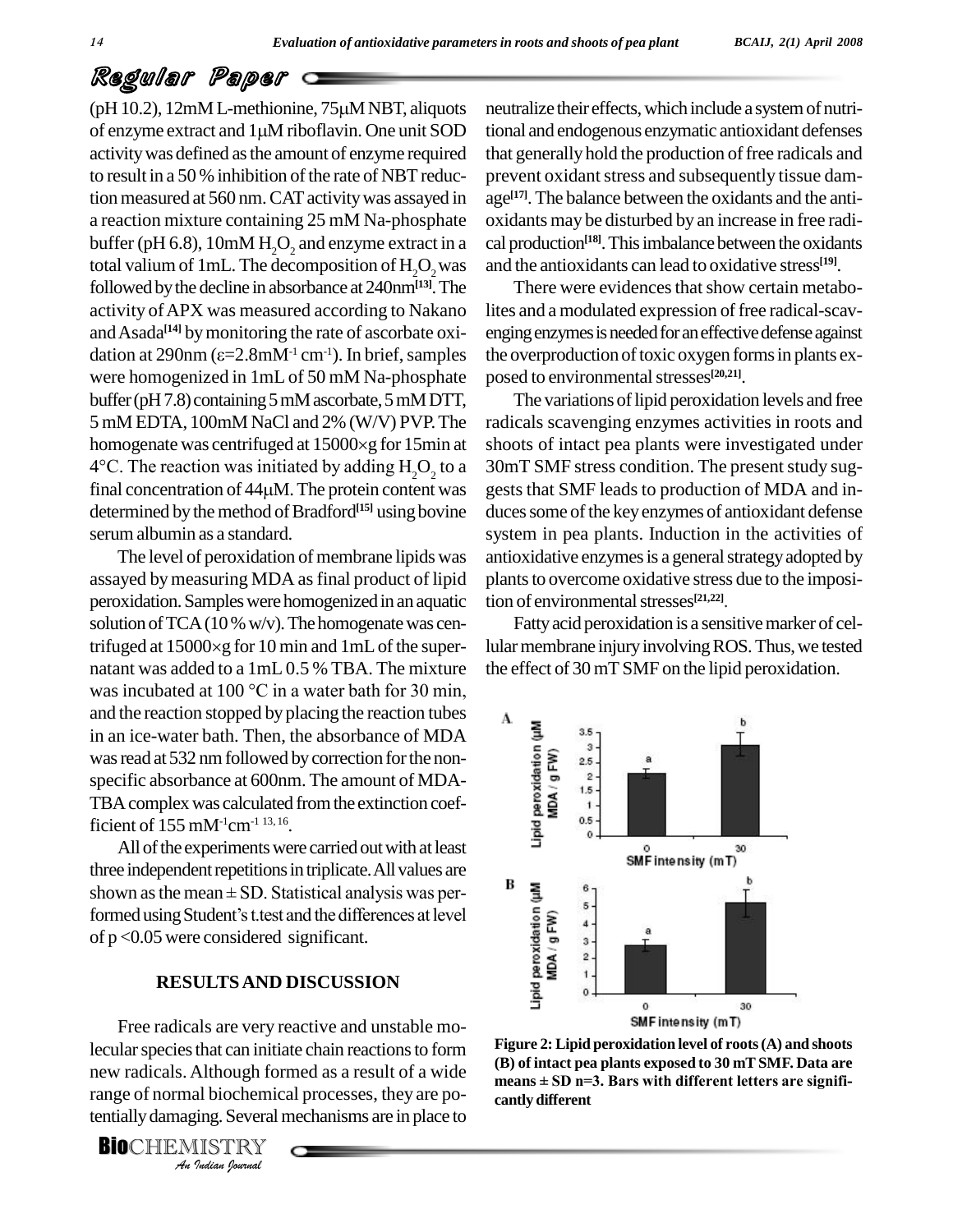Regular Paper

The formation of malondialdehyde (MDA) content was considered as a measure of lipid peroxidation. The<br>lipid peroxidation of roots and shoots of intact pea plants<br>increased after exposure to SMF (**Figure** 2A and 2B).<br>The lipid peroxidation was greater in the shoots tha lipid peroxidation of roots and shoots of intact pea plants increased after exposure to SMF (**Figure** 2A and 2B).<br>The lipid peroxidation was greater in the shoots than in the roots.

Polyunsaturated fatty acid acyl chains of phospholipids are very susceptible to oxidative stress by free of lipid peroxidation is a toxic process resulting in the deterioration of biological membranes<sup>[19]</sup>.

radicals, which lead to lipid peroxidation. Production<br>
of lipid peroxidation is a toxic process resulting in the<br>
deterioration of biological membranes<sup>[19]</sup>.<br>
MDA, as a lipid peroxidation product, is a bio-<br>
chemical ma MDA, as a lipid peroxidation product, is a bio chemical marker for the free radical mediated injury<sup>[23]</sup>. Our results show an increase in the level of lipid peroxidation, indicating thatSMF induces oxidative stressin pea plants. Similar to our observations, en hanced lipid peroxidation have been reported under high temperature stress **[24]**, UV-radiation **[25]** and toxicity by some heavy metals like Ni<sup>[26]</sup> in different plant species.

The involvement of antioxidative enzymes as regu-The involvement of antioxidative enzymes as regu-<br>
lator of free radical metabolism was determined by<br>
measuring the changes in SOD, CAT and APX activi-<br>
ties of plant cells during exposure to 30 mT SMF.<br>
The enzymatic com measuring the changes in SOD, CAT and APX activities of plant cells during exposure to 30 mTSMF.

The enzymatic components associated with defense against ROS include SOD, CAT, and enzymes of ascorbate-/glutathione cycle. SOD and CAT have been identified as enzymatic protectors against peroxidation re- $\qquad \qquad$  **B [27]**.

d as enzymatic protectors against peroxidation re-<br>ons<sup>[27]</sup>.<br>SOD is an essential component of antioxidative<br>ense system in plants and it dismutates two super-<br>de radicals (O<sub>2</sub>·) to water and O<sub>2</sub>. Its absence or<br>reased defense system in plants and it dismutates two superoxide radicals  $(O_2^-)$  to water and  $O_2$ . Its absence or decreased activity may have noxious metabolic out comes **[28]**.

As shown in figure 3A and 3B, the activity of SOD was significantly higher in exposed roots of intact pea plants than in controls throughout the experiment. Among the roots and shoots of pea plant, greater level of SOD activitywas exhibited in shoots, in response to 30mT SMF.

Our results show increased activity of SOD in pea plants exposed to 30mTSMF. SOD activity has been reported to increase under water stress **[29]**, UV-B ra diation **[25]** and gamma radiation **[30]**. Increase in SOD activity in response to stress appears to be probably due to de-novo synthesis of the enzymatic protein<sup>[31]</sup>. par

Transgenic plants over-expressing SOD, show in-<br>Similarly, as indicated in figure 5A and 5B, the ac-



**Figure 4: CATactivity of roots(A) and shoots(B) ofintact pea pea p**<br>**pea plants exposed to 30 mT SMF.** Data are means  $\pm$  **SD n=3.Bars with different letters are significantly different**



**Figure 3:SOD activity of roots(A) and shoots(B) ofintact p**<br>**p**Eigure 3: SOD activity of roots (A) and shoots (B) of intact<br>pea plants exposed to 30 mT SMF. Data are means  $\pm$  SD **n=3.Bars with different letters are significantly different**

of plants subjected to oxidative stress<sup>[32]</sup>. creased tolerance towards oxidative injurycaused due to harsh environmental conditions and among antioxi dant enzymes the activity levels of SOD are of more relevance in maintenance of the overall defense system

*I* sand shoots<br> *I* small and 4B).<br> *I* 5B, the accural<br> *I* ISTRY Furthermore, the CAT activity of roots and shoots of intact pea plants increased substantially when compared to their respective controls (figure 4A and 4B).

**BIO**CHEMISTRY<br>An Indian Journal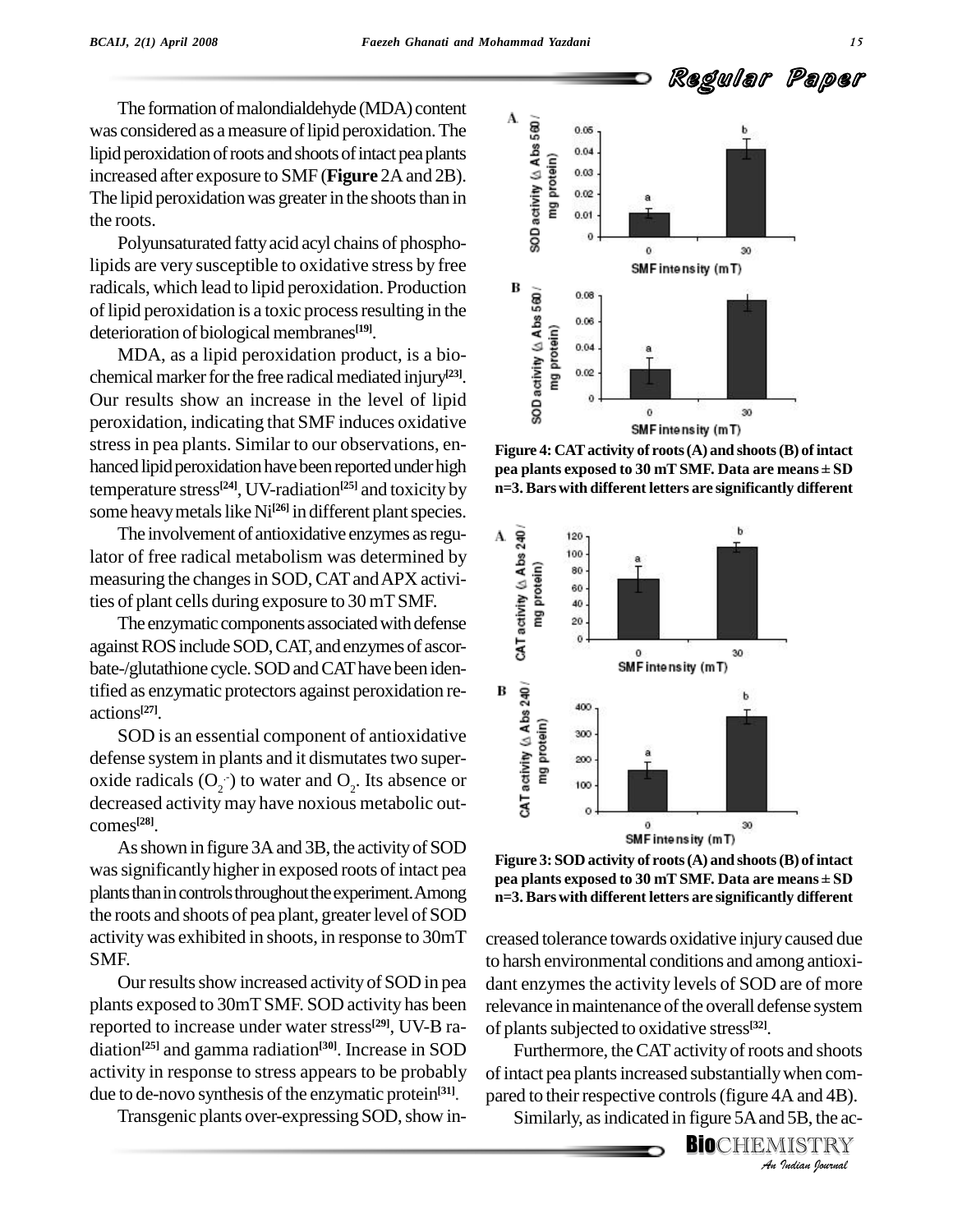

**Figure 5:APX activity of roots(A) and shoots(B) ofintact pea plants exponds SMF** intensity (mT) to prote<br> **pea** plants exposed to 30 mT SMF. Data are means  $\pm$  SD case sec **n=3.Bars with different letters are significantly different**

tivity ofAPX in roots and shoots of intact pea plants exposed to 30mT SMF was significantly higher than those of the control groups.

CAT is universally present oxidoreductase that decomposes  $H_2O_2$  to water and molecular oxygen and it is one of the key enzymes involved in removal of toxic peroxides<sup>[33]</sup>. The present work shows that SMF exposure also increased the activity of CAT. Similar increasing was observed in response to UV-Bradiation in leaves of potato plants<sup>[34]</sup> and sunflower cotyledons<sup>[35]</sup> and water stress<sup>[36]</sup>.

along with CAT and SOD are considered as key en- [11] *In and SOD*<br> *Some exercitive*<br> *Indian boundal* APX is indispensable component of ascorbate-/glutathione pathway, required to scavenge  $H<sub>2</sub>O<sub>2</sub>$  produced mainlyin chloroplasts and other cell organelles and to maintain the redox state of the cell<sup>[37]</sup>. APX utilizes the  $[8]$ <sup>r</sup> reducing power of ascorbic acid to eliminate potentially harmful  $H_2O_2$ . Our results indicate an enhancement in the activityofAPX in response to SMF stress. Similar induction was reported in response to ozone toxicity<sup>[38]</sup>, drought<sup>[39]</sup> and UV-B radiation<sup>[40]</sup>. APX [10] Y.Sun: zymes within the antioxidative defense mechanism, which directly determine the cellular concentration of  $O_2^-$  and  $H_{2}O_{2}^{[37]}.$ 

Our results suggest that exposition to 30mT SMF

causes oxidative stressin roots and shoots ofintact pea plants and the enzymes SOD, CAT andAPX appear to play a pivotal role in combating oxidative stress in plants.

It is noticeable however, that an increase in the activity of SOD although detoxifies the  $O_2$  radicals, results in the more production of  $H_2O_2$ , in turn. In roots and shoots of intact pea plants exposed to SMF however, the produced  $H_2O_2$  was scavenged, at least in part, by the subsequent increase in the activities of CAT and APX. This may be sufficient for the protection of membranes from H<sub>2</sub>O<sub>2</sub>-mediated peroxidation. There is also a possibility that during treatment periods of stress situations, the scavenging system may become saturated by the increased rate ofradical production **[41]**, and may not sufficient to protect the membrane against potentially deleterious effect of ROS so that become unable to protect membranes from lipid peroxidation. It is the case seen the SMF- exposed pea plants.

#### **REFERENCES**

- **[1]** P.Breysse, P.S.Less, M.A.Mc Diamid, B.Curbow; Am.J.Ind.Med., **25**, 177-185 **(1994)**.
- **[2]** J.D.Jackson; Proc.Natl.Acad.Sci.USA., **89**, 3508- 3510 **(1992)**.
- **[3]** N.A.Belyavskaya;Adv.Space.Res., **34**, 1566-1574 **(2004)**.
- **[4]** U.J.Pittman; Can.J.Plant Sci., **57**, 37-45 **(1977)**.
- **[5]** R.Kato; Plant Cell Physiol., **29**, 1215-1219 **(1988)**.
- **[6]** F.J.Peteiro-Cartelle, J.Cabezas-Cerato; J.Bioel ectricity., **8**,167-178 **(1989)**. [6] F.J.Peteiro-Cartelle, J.Cabezas-Cerato; J.Bioel-<br>ectricity., **8**,167-178 (1989).<br>[7] D.W.Dunlop, B.L.Schmidt; 'Sensitivity of Some
- ectricity., 8,167-178 (**1989**).<br>D.W.Dunlop, B.L.Schmidt; 'Sensitivity of Some<br>Plant Material to Magnetic Fields', Biological Effects of Magnetic Fields II, Plenum Press, New York, 147-170, **(1969)**.
- **[8]** F.Ghanati, P.Abdolmaleki, M.Yazdani; Paper pre sented at the 4<sup>th</sup> International Workshop on Biological Effects of EMFs, Crete, Greece, 16-20 Oct., **(2006)**.
- **[9]** B.Kula, A.Sobczak, R.A.Kuska; Electro Magneto. Bi., **21**, 173-180 **(2002)**.
- **[10]** Y.Sun; Free Radical Bio.Med., **8**, 583-587 **(1990)**.
- **[11]** D.R.Hoagland, D.I.Arnon; Cal.Agric.Exp.Sta.Cir., **3**, 346-347 **(1938)**.
- .- and **[12]** C.N.Giannopolitis, S.K.Ries; Plant Physiol., **59**, 309- 314 **(1977)**.
	- **[13]** I.Cakmak, W.J.Horst; Plant Physiol., **83**, 463-468

**BIO**CHEMISTRY